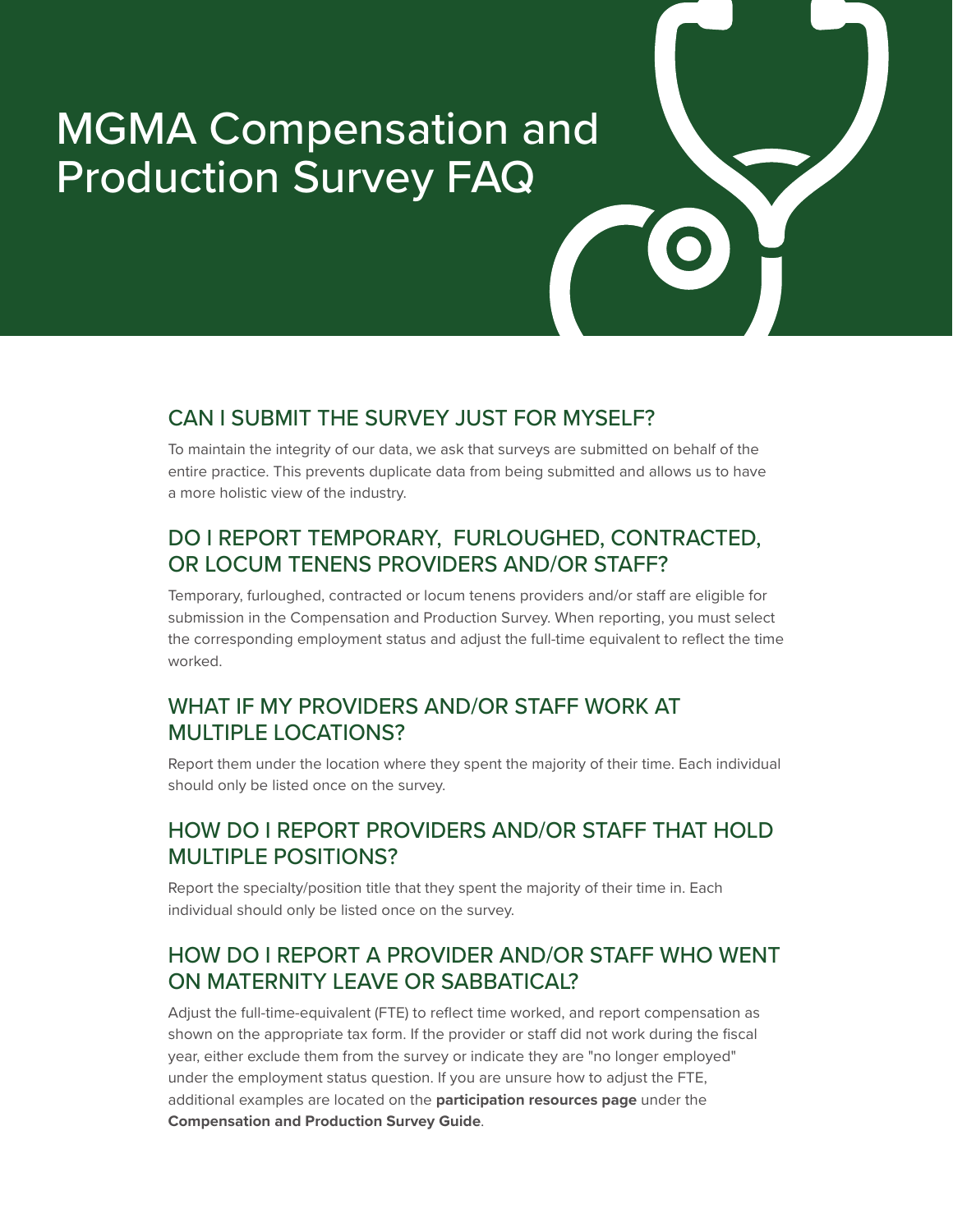

# WHAT IF I AM UNSURE ABOUT HOW TO ANSWER A QUESTION PROPERLY?

Each survey has a "Definitions" button in the upper right corner explaining both the survey questions and possible answer choices. You can also view all survey guides and other helpful resources on our website **[here.](https://mgma.com/participate)**

# PROVIDER COMPENSATION

## WHAT IF ONE OF MY PROVIDERS DIDN'T WORK THE FULL 12 MONTHS?

All providers employed by the practice during the most recently completed fiscal year, including any new hires and furloughed during the fiscal year, are eligible for submission. Providers that did not work at all during the fiscal year should not be included.

#### WHERE CAN LEIND A DEFINITION OF THE SPECIALTIES?

MGMA does not define specialties for practices or providers. Please choose the specialty that best fits the provider. If you have providers who work across multiple specialties, report them under the specialty that they spent most of their time in.

# WHAT IS THE PURPOSE OF COMPLETING THE NATIONAL PROVIDER IDENTIFIER (NPI) FIELD IN THE SURVEY?

The NPI allows MGMA to track the data year over year to eventually be able to provide individual-level trend data. It also prevents duplicate data from being submitted.

#### WHAT IF MY PROVIDERS HAVE BOTH A W2 AND A K1?

You should report your provider's K1 figures if you have them for the fiscal year, otherwise, please report their W2 figures. K1s can be extended through September during the tax season with an estimated amount of what the K1 will be; if your practice has filed for any K1 extensions, please provide the estimated amount. If the estimated amount is not available, report the W2 amount.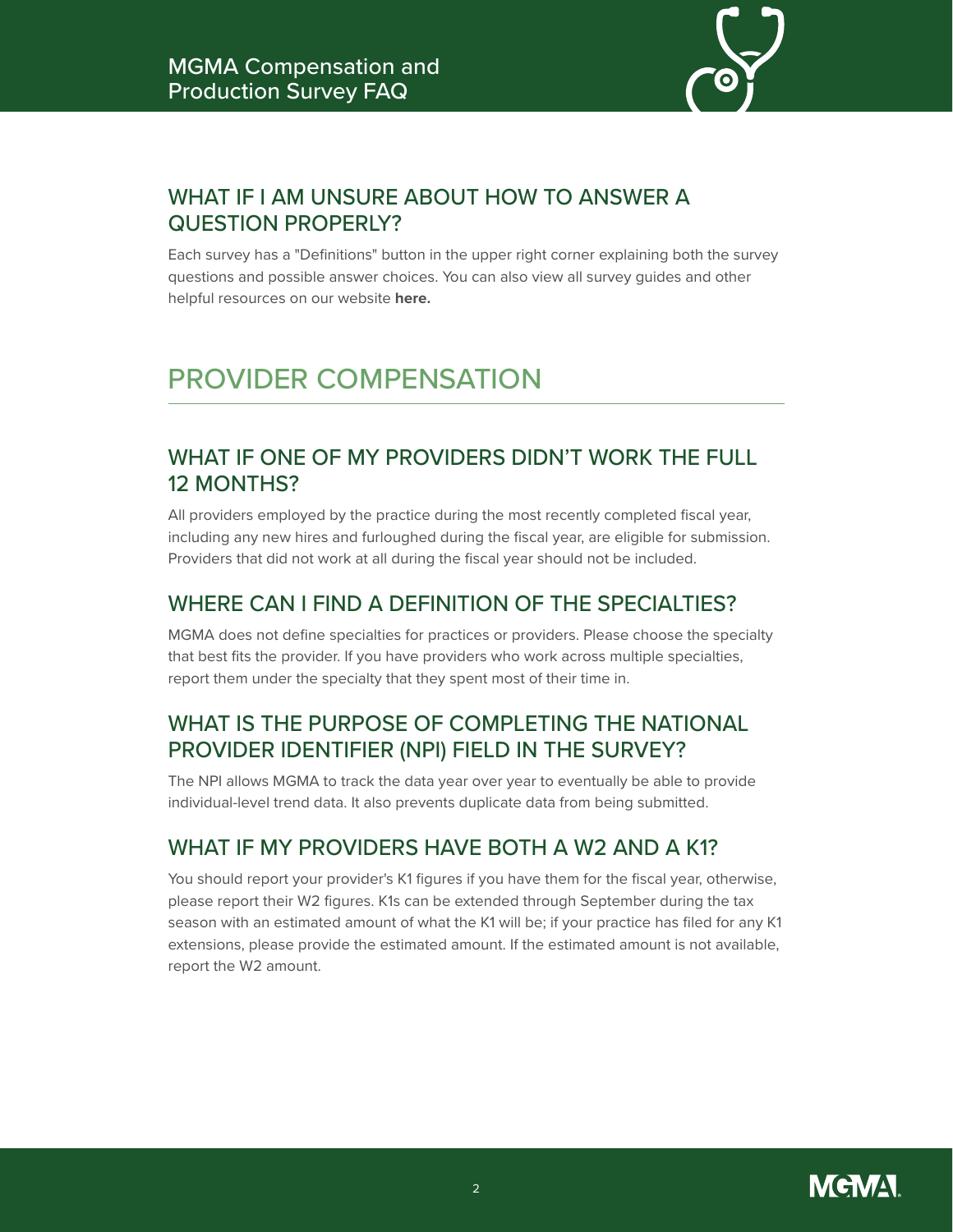

# WHAT IF MY PRACTICE DOES NOT TRACK RVUS AND IT IS A REQUIRED SURVEY QUESTION?

The Compensation and Production Survey contains a link in the Production tab allowing you to upload your provider's CPT data and calculate the number of Total and Work RVUs for your providers. Once calculated, you can then enter the respective values into your survey. You can also send your CPT data to **[survey@mgma.com](mailto:survey%40mgma.com?subject=)** for a Data Solutions team member to upload into your survey for you.

# MANAGEMENT AND STAFF COMPENSATION

#### DO I NEED TO SUBMIT BOTH MANAGEMENT AND SUPPORT STAFF POSITIONS?

Yes. Both management and support staff positions are required for your survey submission to be eligible.

#### DO I HAVE TO SUBMIT DATA FOR EACH STAFF MEMBER?

Yes. Data must be submitted on an individual level and may not be combined as an aggregate to represent multiple staff members in the same position. This allows us to maintain accuracy and integrity with our data.

#### DO I HAVE TO REPORT BOTH TOTAL COMPENSATION AND HOURLY RATE COMPENSATION?

Total compensation should be submitted for both management and support staff positions. For support staff, hourly compensation should also be submitted when able. New hires or those who left the organization before the end of the reported year must be reported as hourly rate compensation.